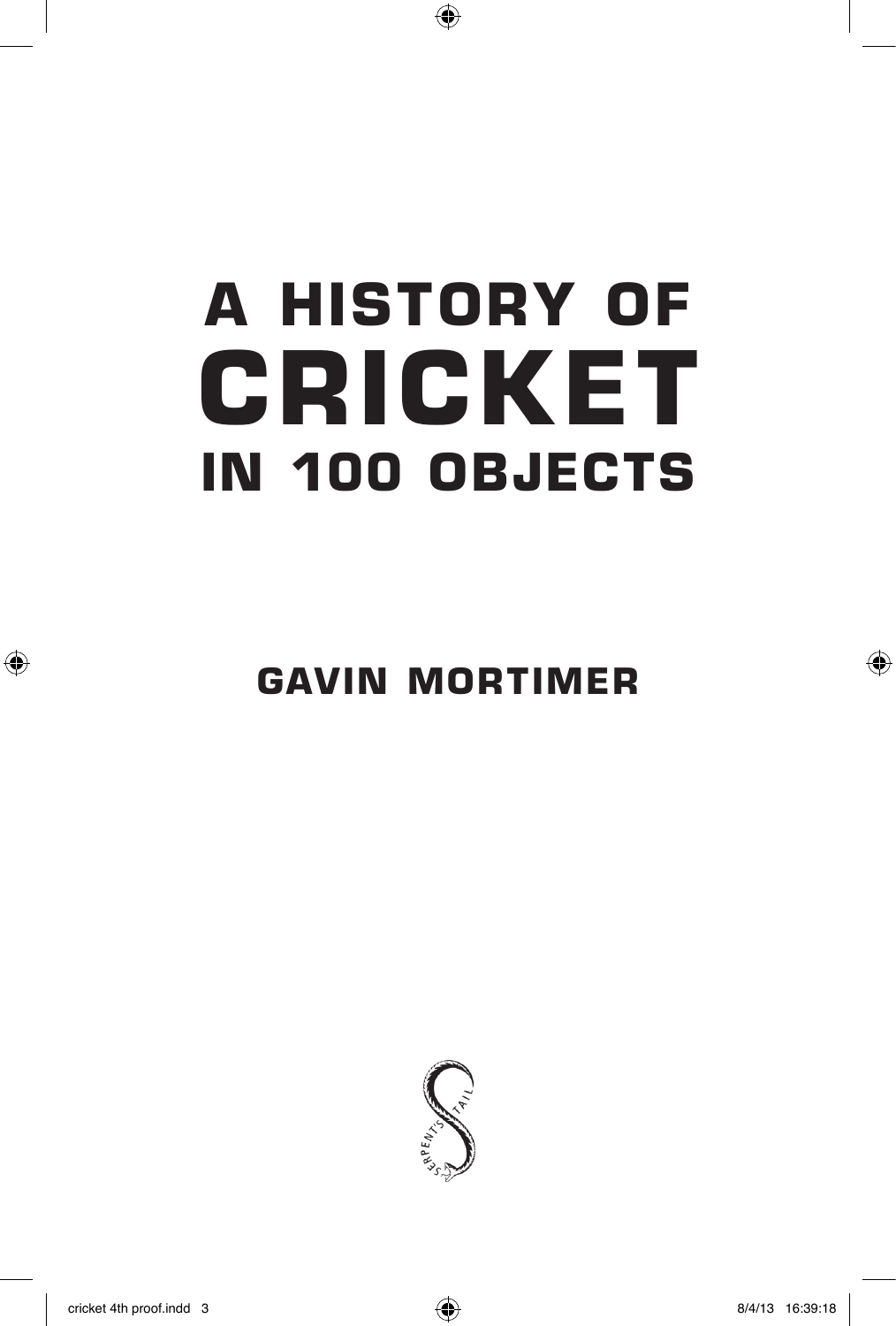#### A complete catalogue record for this book can be obtained from the British Library on request

#### The right of Gavin Mortimer to be identified as the author of this work has been asserted by him in accordance with the Copyright, Designs and Patents Act 1988

Copyright © 2013 Gavin Mortimer

All rights reserved. No part of this book may be reproduced, stored in a retrieval system or transmitted in any form or by any means, electronic, mechanical, photocopying, recording or otherwise, without the prior permission of the publisher.

> First published in 2013 by Serpent's Tail, an imprint of Profile Books Ltd 3A Exmouth House Pine Street London EC1R 0JH website: www.serpentstail.com

> > ISBN 978 1 84668 940 6 eISBN 978 1 84765 959 0

Designed and typeset by sue@lambledesign.demon.co.uk

Printed and bound in Great Britain by CPI Bookmarque Ltd, Croydon, Surrey

10 9 8 7 6 5 4 3 2 1

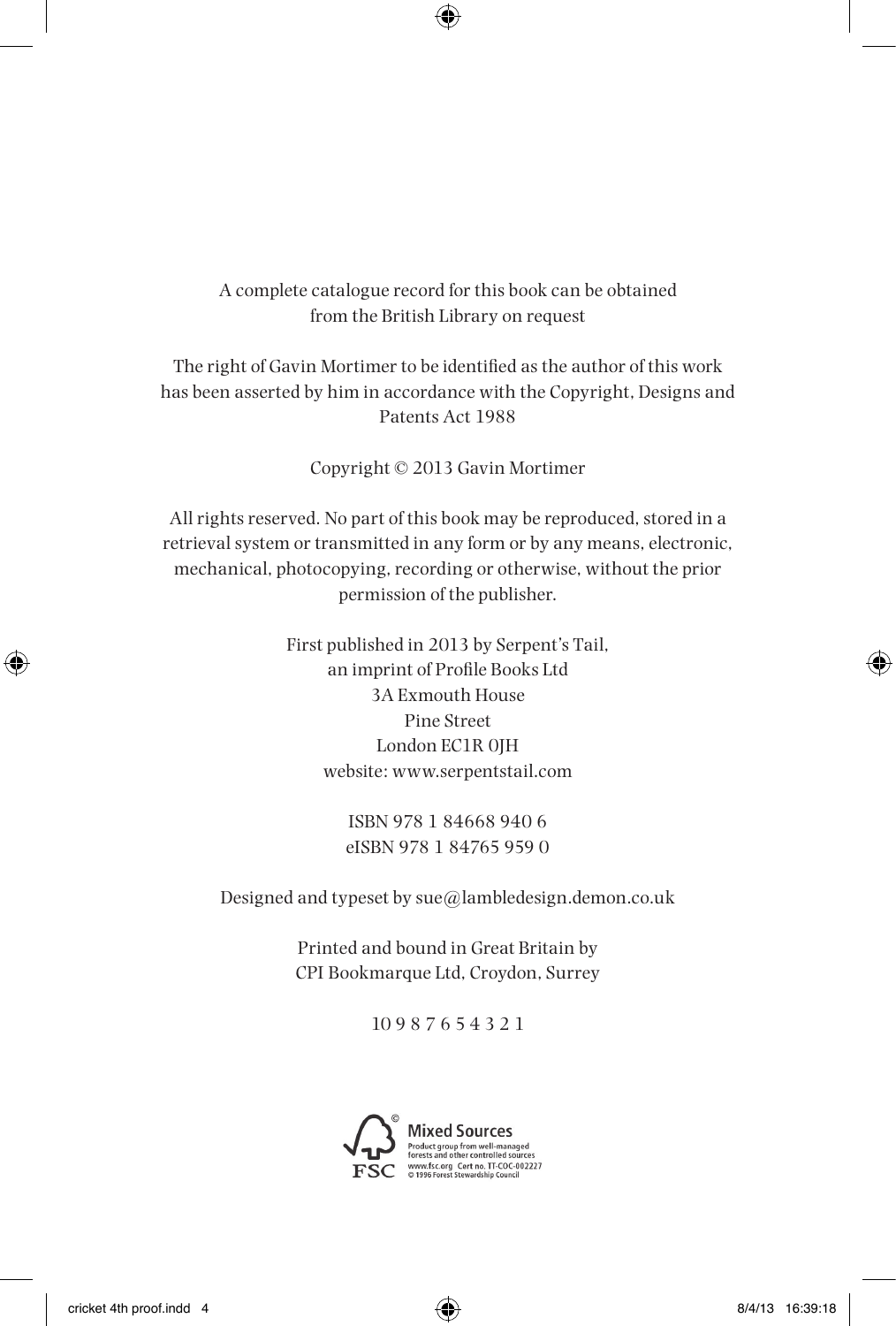# **Contents**

|                 | Introduction                  | 1  |
|-----------------|-------------------------------|----|
|                 | 16th and 17th centuries       | 3  |
| 1               | Roundhead helmet              |    |
|                 | 18th century                  | 6  |
| 2               | House of Hanover coat of arms |    |
| 3               | Cricket bat                   |    |
| 4               | Hambledon monument            |    |
| 5               | Laws of the game              |    |
| 6               | Umpire's white coat           |    |
| 7               | Cricket ball                  |    |
| 8               | MCC tie                       |    |
| 9               | Batsman's leg guard           |    |
|                 | 19th century                  | 32 |
| 10 <sup>1</sup> | Hoop skirt                    |    |
| 11              | A quill                       |    |
| $12 \,$         | Fort George, Bombay           |    |
| 13              | Duke of Wellington's hat      |    |
| 14              | Tall black hat                |    |
| 15              | Kit bag                       |    |
| 16              | Redgum tree                   |    |
| 17              | 1859 photograph               |    |
| 18              | Eden Gardens                  |    |
| 19              | Wisden                        |    |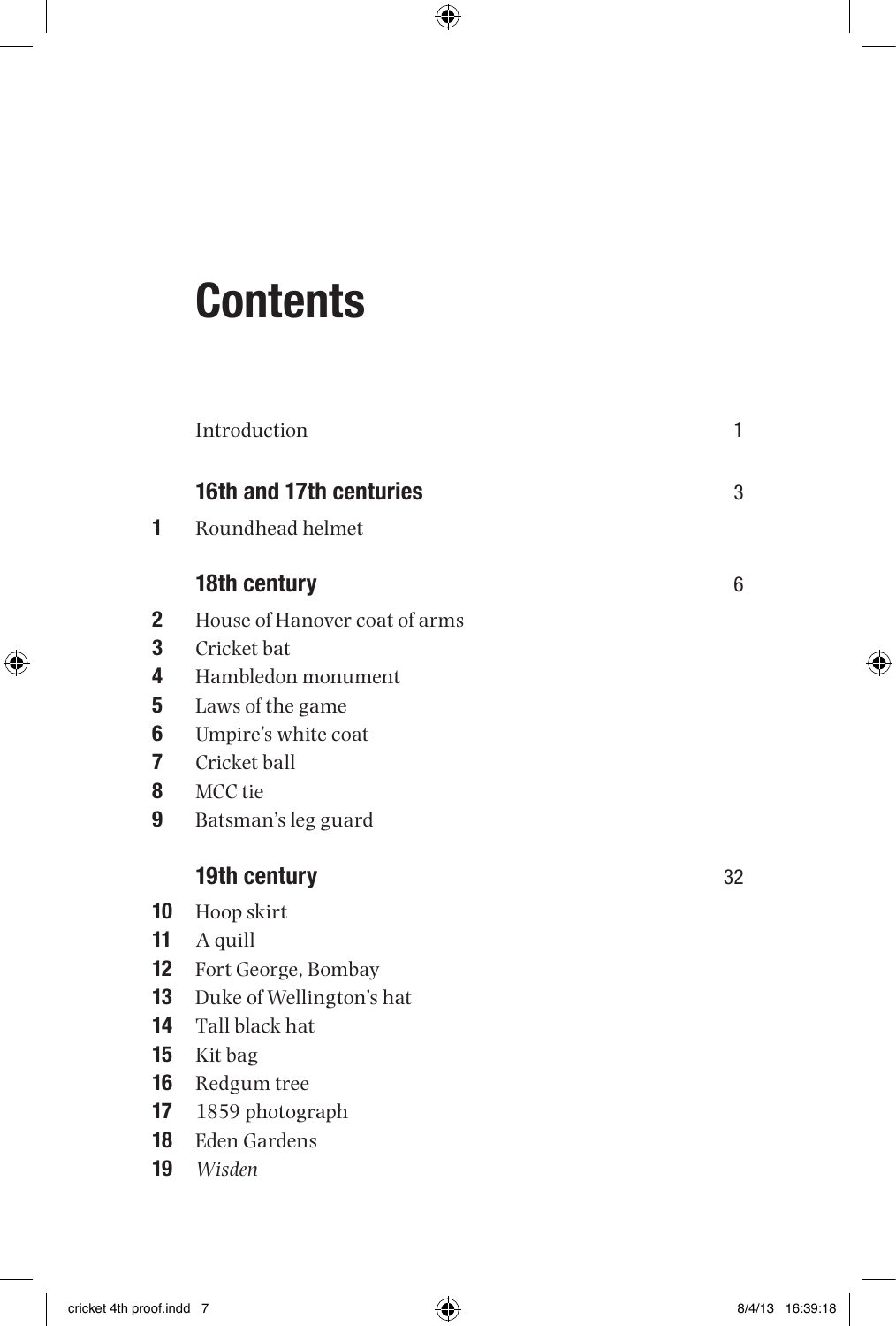#### **Contents**

- W.G. Grace's beard
- Gold medal
- Iron safe
- Ashes urn
- Scoreboard
- Pith helmet
- Surrey badge
- The Sheffield Shield
- The Lord's Pavilion

### **20th century: 1900 to 1945** 90

- A tennis ball
- The ICC
- Statue of Maharaja Bhupinder Singh
- *Daily Telegraph*
- 'Your country needs you'
- Catching cradle
- Bottle of whisky
- Pen
- Yorkshire rose
- An adding machine
- Cocoa bean
- HMS *Beagle*
- Martini glass
- The Ranji Trophy
- A red ribbon
- Passenger liner
- Pataudi Palace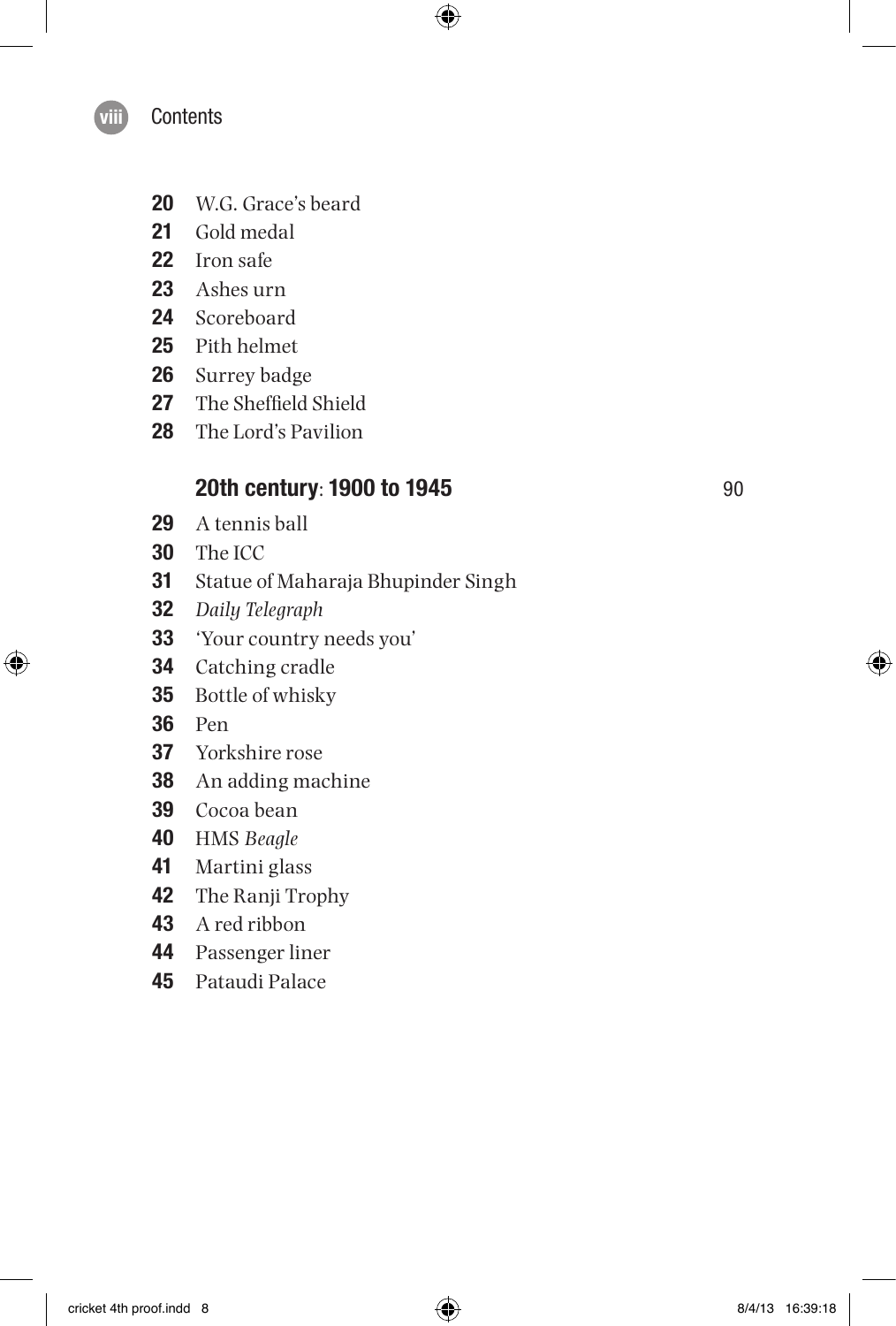## **1946 to 1979** 142

- An old English coin (pre-decimal)
- Pot of Brylcreem
- The calypso record by Lord Beginner celebrating Ramadhin and Valentine
- A school cap
- Radio mic
- A sitar
- Cricket boot
- A duck's egg
- Ron Lovitt's photo of the Tied Test
- 'Love Me Do' by the Beatles
- Gillette Cup
- Sobers' ball
- Currant bun
- Packet of Rothmans
- Lord Ganesha, the elephant-headed god of good fortune
- World Cup trophy
- A devil's pitchfork
- Batsman's helmet
- Aluminium bat
- Floodlights

#### **1980 to 1989** 207

- The covers
- A stump
- Crown Green bowl
- Betting slip
- A copy of the *Christian Science Monitor*
- Sri Lankan flag
- Photograph of the Mike Gatting and Shakoor Rana row
- Beer can
- The 'Yabba' statue
- Tiger Moth aircraft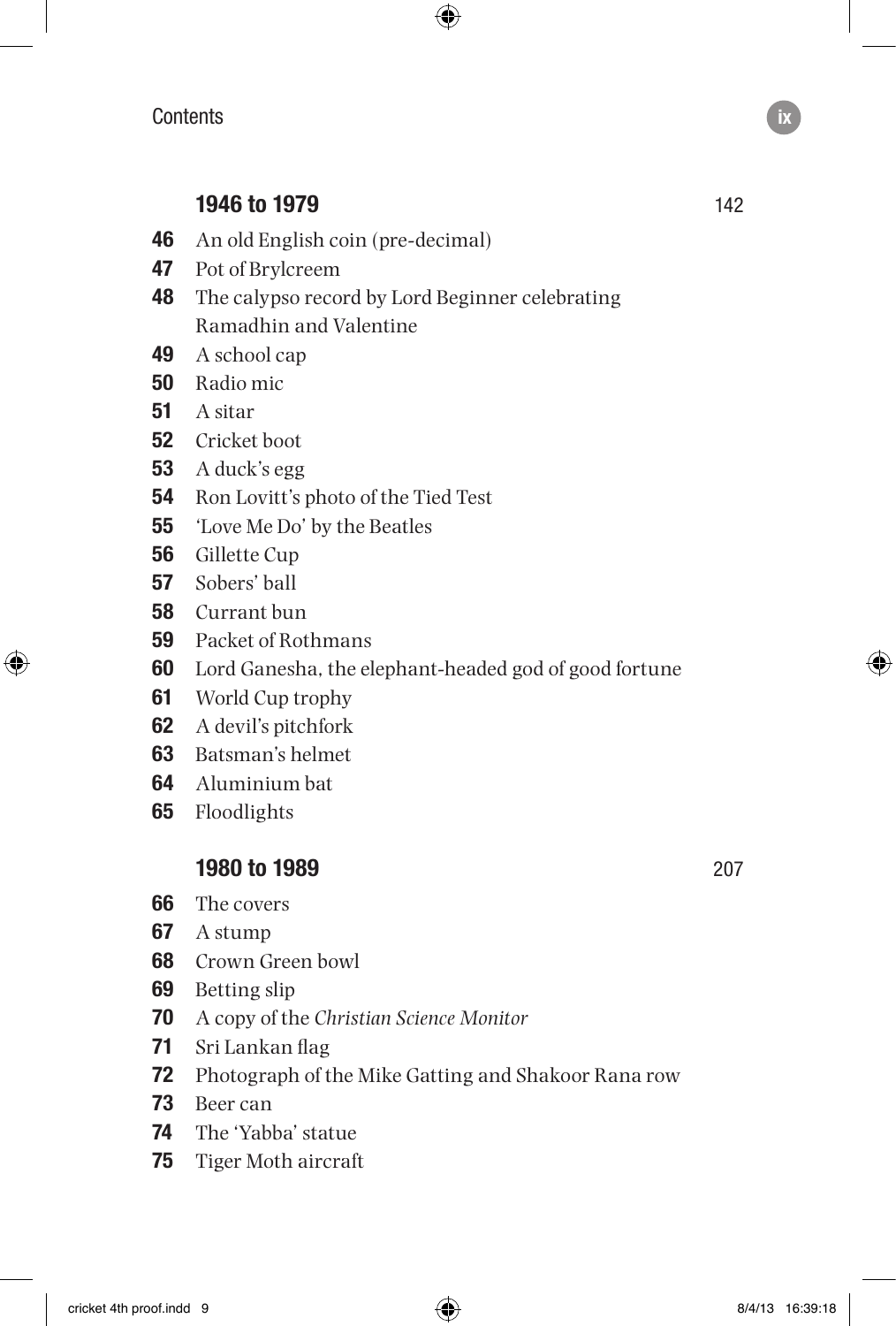### **1990 to 1999** 239

- ANC flag
- White ball
- Diamond stud earring
- Merv Hughes's moustache
- Trinidadian flag
- A little dirt
- St George's flag
- Protractor
- Duckworth-Lewis Method
- Snickometer
- Leather jacket
- Baggy green cap

### **21st century** 276

- Twenty20 Cup
- Open-top bus
- Sequined shirt
- Umpire's white hat
- Helicopter
- Moochu Singh, brand mascot for the Rajasthan Royals
- *Coming Back to Me* by Marcus Trescothick
- *News of the World*
- Indian flag
- Hotspot
- Tendulkar waxwork
- Umbrella
- A teapot

| Bibliography    | 319 |
|-----------------|-----|
| Picture credits | 321 |
| Acknowledgments | 323 |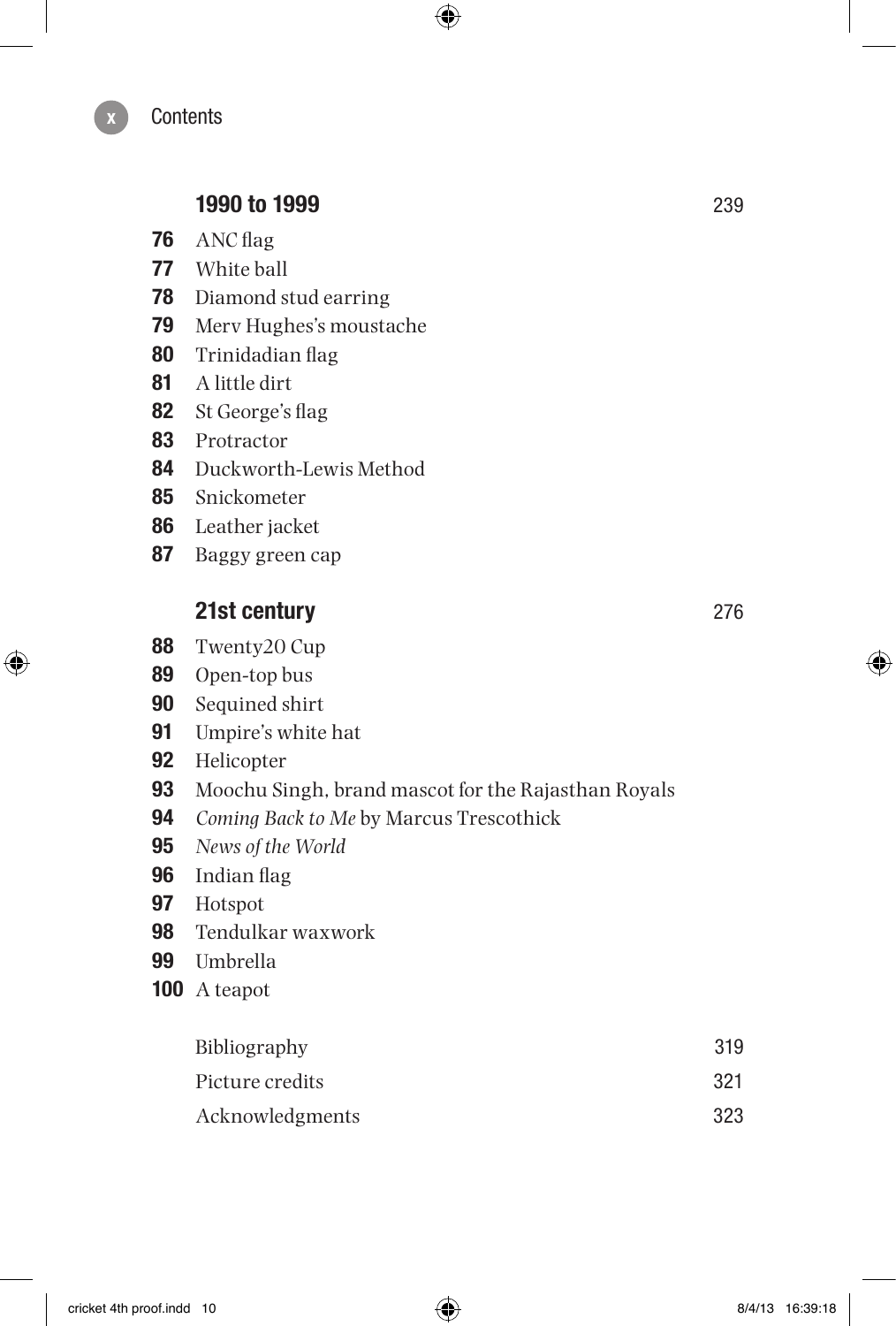**OBJECT**

**1**

# **Roundhead helmet**

WKTS

**'Hundreds of pages have been written on the origin and early history of cricket,' explained A.G Steel, a former teammate of W.G. Grace's in the England side of the 1880s, and the Hon. Robert Henry Lyttelton in their tome on the game entitled** *Cricket***. 'The Egyptian monuments and Holy Scriptures, the illuminated books of the Middle Ages, and the terra-cottas and vases of Greece have been studied, to no practical purpose, by historians of the game.'**

And they wrote that in 1888! One hundred and twenty years later tens of thousands of trees have been felled in printing books which attempt to unravel the origins of cricket, but still the mystery remains.

> One of the principal points on which cricket historians disagree is whether cricket is derived from the medieval game of club-ball. The Reverend James Pyecroft was sure on the subject, writing in the nineteenth century that 'club-ball we believe to be the name which usually stood for cricket in the thirteenth century'. But a contemporary of Pyecroft's, Nicholas Felix, pooh-poohed the idea, commenting that clubball was a 'very ancient game and totally distinct from cricket'. Nor is much credence given these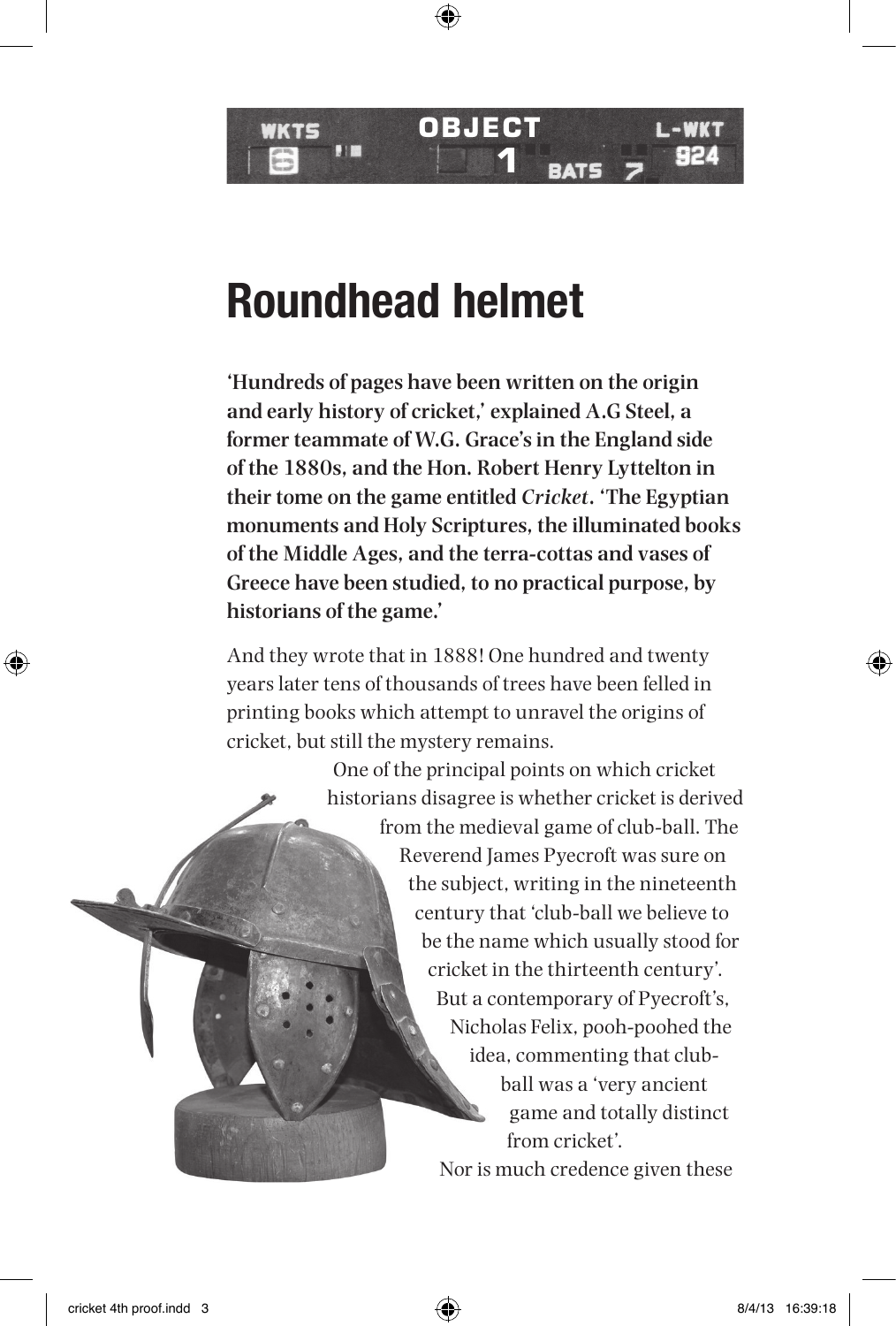days to the idea that a young Edward II played a form of cricket, passed down to him by his grandfather, Henry III, King of England from 1216 to 1272.

Things become clearer towards Tudor times, all thanks to a fifty-nine-year-old gentleman called John Derrick. In 1598, the fortieth year of Elizabeth's reign, Derrick was embroiled in a legal dispute over a plot of land in Guildford. Called to testify in a Guildford court, Derrick explained that, as a local schoolboy, 'hee and diverse of his fellows did runne and play there at creckett and other plaies'.

So there we have it, cricket was definitely being played on village greens in the mid-sixteenth century. Perhaps Henry VIII was a fan, what with his reputation for maidens. By the early seventeenth century references to cricket were common. In 1611 'boyes played at crickett' with a 'cricket-staffe', while Maidstone in Kent was damned as a 'very profane town' in the 1630s on account of 'morris dancing, cudgel playing, stoolball, crickets, and many other sports openly and publickly on the Lord's Day'.

> More to contend with than a few dozen peasants playing cricket on a Sunday

Such a sentiment reflected the increasing spread of Puritanism throughout England in the first half of the seventeenth century. As its joyless influence grew,

so cricket lovers were persecuted for their passion; eight players in Sussex were fined for playing the game in 1637 and seven men of Kent were ordered to pay two shillings each after admitting they'd taken guard on the Sabbath.

But soon England had more pressing matters to contend with than a few dozen peasants playing cricket on a Sunday. In 1642 civil war erupted between the Royalist supporters of Charles I and Oliver Cromwell's Roundhead army, culminating in the execution of the king in 1649. Cromwell became Lord Protector of the Commonwealth of England, Scotland and Ireland and, even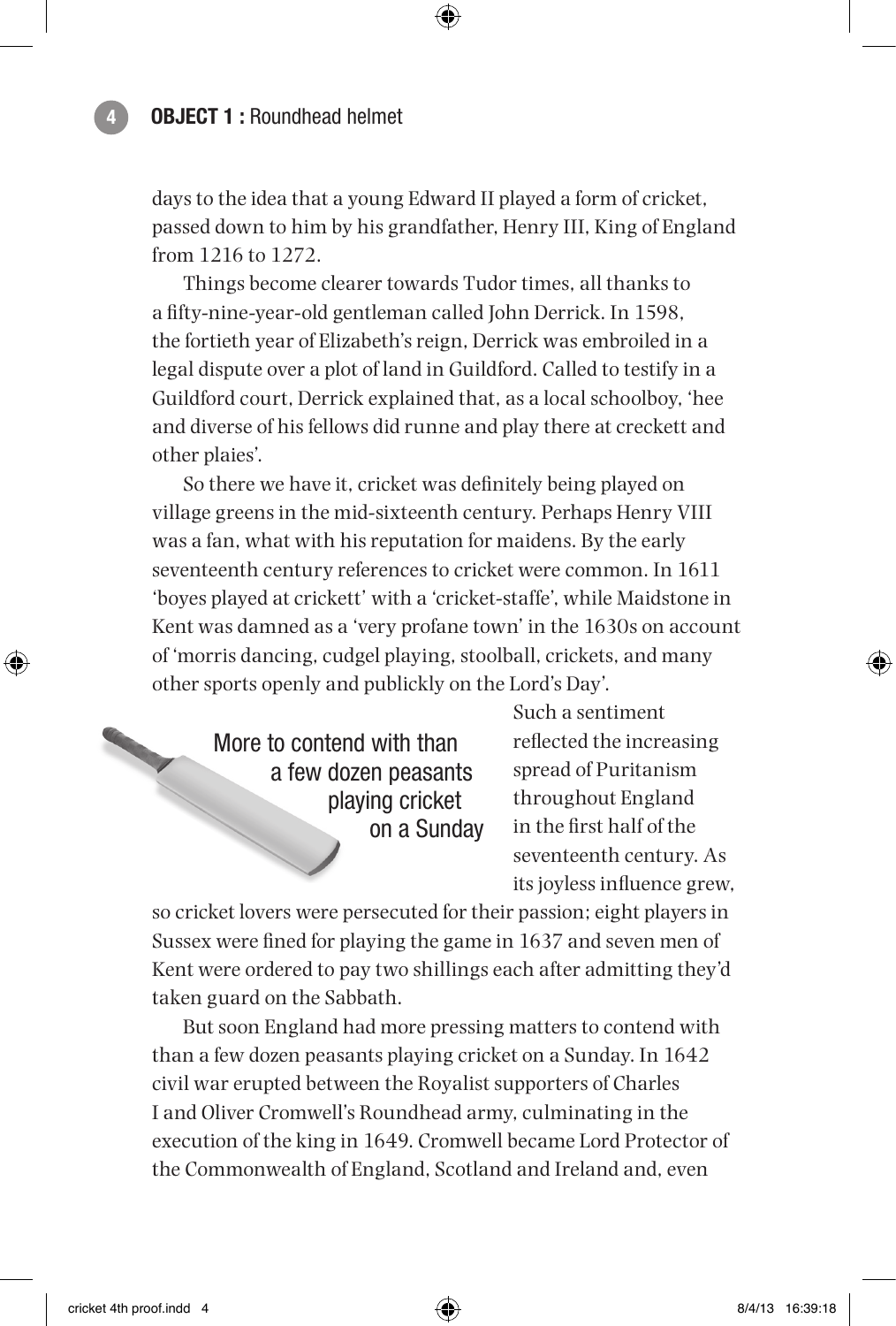though he was rumoured to have played cricket in his youth, his government had no time for the game. 'Puritanism was tough on recreation and it is unsurprising that cricket was targeted,' wrote John Major, who, like Cromwell, represented the constituency of Huntingdon while a Member of Parliament. 'The austere piety of the Puritans' belief, and their determination to make people devout, was bound to be in conflict with the exuberant joy of a ball game.'

 Consequently, many well-heeled Royalist sympathisers retired from London to their country seats in Kent and Sussex. Here they were exposed for the first time to cricket, taking up the game out of sheer boredom, and when they returned to the capital following the Restoration in 1660 they brought with them their new pastime.

Cromwell was dead, Charles II was king and England was no longer in thrall to the Puritans. Theatres and taverns reopened, gambling and prostitution thrived and cricket began to take hold among the great and the good of London. 'In a year or two it became the thing in London society to make matches and to form clubs,' wrote cricket historian Harry Altham. 'Thus was inaugurated that regime of feudal patronage which was to control the destinies of the game for the next century or more.'

And, as we shall see in our next chapter, one of the staunchest patrons of cricket in the eighteenth century was a man who was as much a playboy as Cromwell was a Puritan.